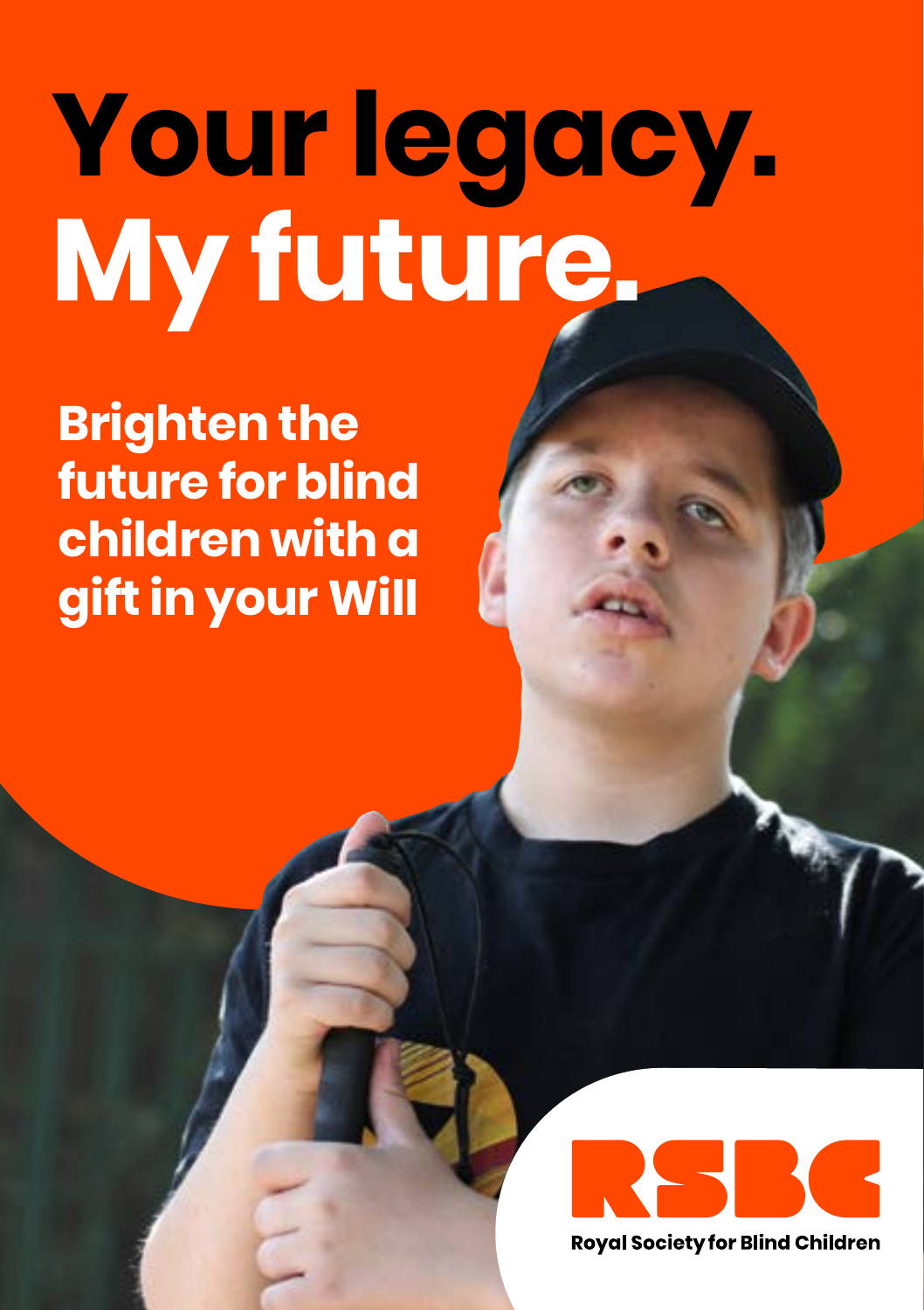

As an actor, I have always valued the gift of sight and how much the visual world plays in our lives. However, it wasn't until experiencing an impairment in my own vision that I came to more fully understand some of the challenges that blind and partially sighted people have to overcome, and how vital the support and encouragement of other people can be.

For nearly two centuries, the Royal Society for Blind Children (RSBC) has been supporting blind and partially sighted children and young people to live a life without limits. RSBC believes no child in the UK should grow up to be poor and lonely just because they are blind.

RSBC recognises that parents will need immediate support from the point of a sight loss diagnosis. The earlier a family are empowered to help, the greater their confidence and the greater the well-being of their child. Until they are old

enough to understand how other people live, a life without sight is normal to a vision impaired child. They will not feel limited until someone teaches them otherwise.

RSBC are there to ensure that does not happen. They are there to help a blind child grow-up with the skills and confidence they need for them to flourish and fulfil their dreams and ambitions.

If you are considering remembering a charity in your Will, I do hope that you can support RSBC's vital work to change the lives of children like Liam, whose inspirational story you will read in this booklet. Whatever you decide, please take time to make a Will. It may be of crucial importance to loved ones and it is comforting to know that they are provided for.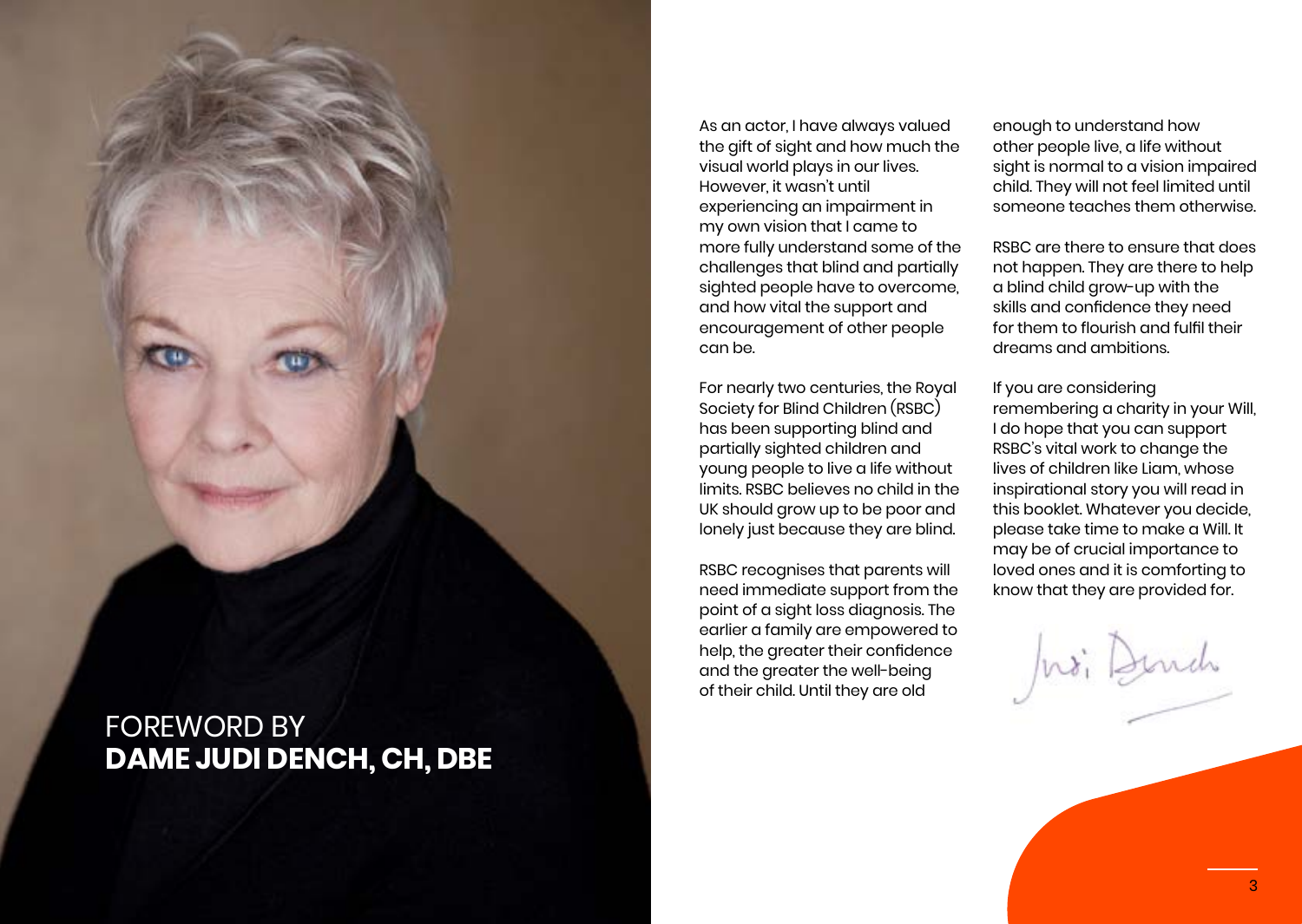## A GIFT IN YOUR WILL CAN MAKE SURE THAT **EVERY BLIND AND PARTIALLY SIGHTED CHILD WILL BE ABLE TO LIVE A LIFE WITHOUT LIMITS**

For nearly two centuries, the RSBC family has been giving blind children the courage and skills to live life without limits. By leaving a gift in your Will, you will be joining a community of others that, with a simple act of generosity, are ensuring that the future of blind children is a brighter one.





**RSBC offered piano tuning services in the Victorian era.**

**1950s A young girl learns Braille at RSBC.**



**1970s a group of cubs from Dorton School raised £8,000 for the Leprosy Relief Association by climbing Mount Snowdon.**





**1954 Dorton House opens. Our annual sports days enabled pupils to strive for success.**

**HRH The Queen and HRH The Duke of Edinburgh arrived at Dorton House in Seal to open Dorton College.**



### **MEET LIAM,** GRANDMA'S LITTLE **CHAMPION**

A gift in your will has the power to transform lives, like that of two year old Liam.

Liam was born with a genetic condition making him almost completely blind from birth.

A new born baby is a life changing event at the best of times, but Liam's parents found it very challenging to cope with a new baby and one with severe sight loss.

But with gifts in Wills, we are able to support families like Liam's with a dedicated Family Practitioner

His grandmother, Anita, who helps support Liam in his care had this to say about Rose, Liam's Family Practitioner.

"Liam always has a smile on his face when Rose comes to visit. She has become a really important part of his life and he is growing into a happy and confident toddler."

However, Rose is not just supporting Liam, but also his family and especially Liam's mum who says "I don't know where we would be without her help."

"Right from the start, she has been there for us, helping us to cope emotionally and bring the best out of Liam. She always listens and never judges. **It's easier to see a future for Liam now.**"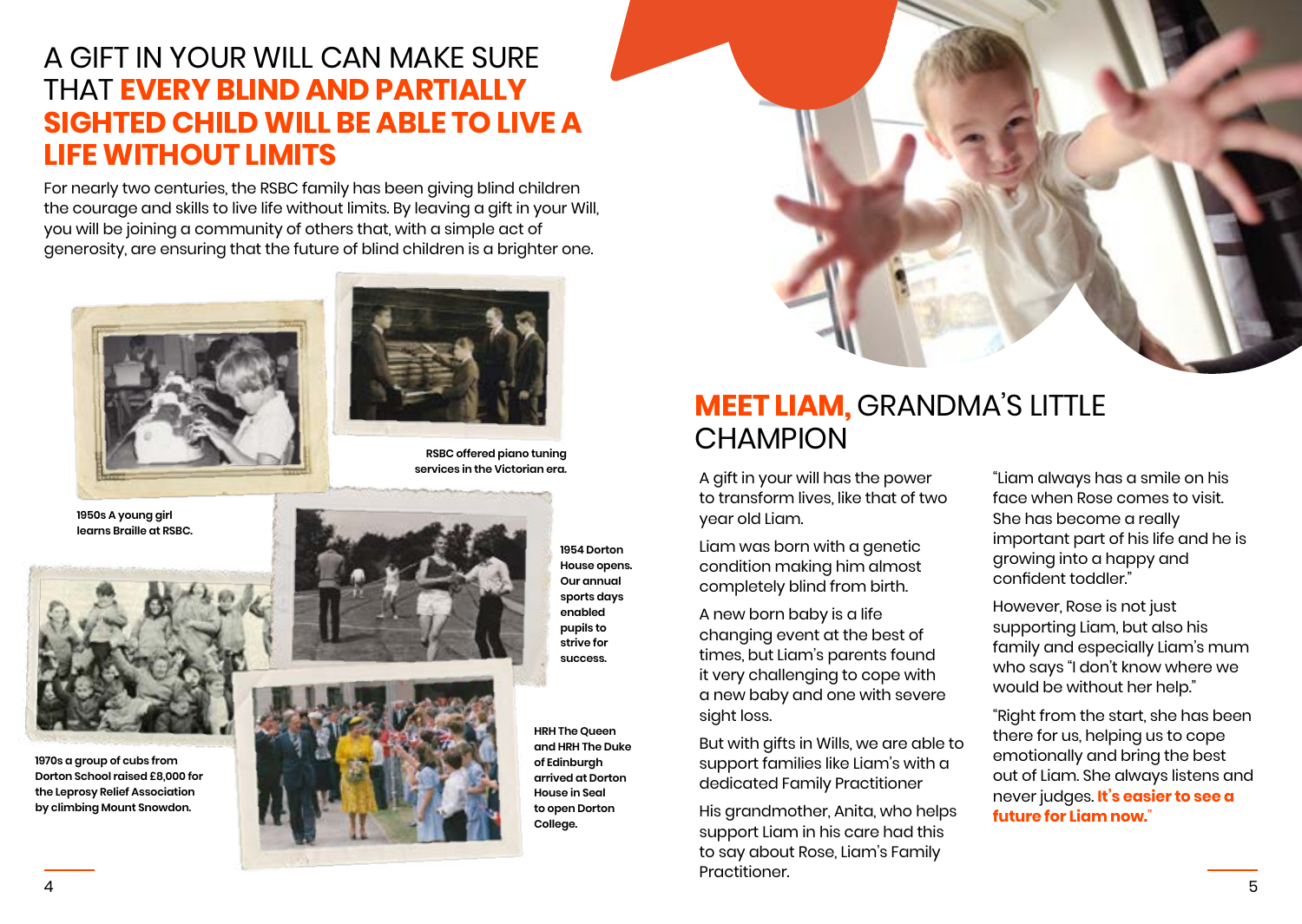## **LEAVE A GIFT OF LIGHT IN YOUR WILL**

#### **1. Family comes first:**

RSBC's Families First service can be on hand from the moment families hear the news to offer practical advice and emotional support so that parents can build an understanding of sight loss, adapt to it and build the self-belief that their family can live beyond it.





#### **2. Providing the building blocks:**

With your help, blind young people can achieve their full potential in the right learning environment. Dorton College, our popular specialist institute, delivers an inclusive and mainstream education programme, giving our students the perfect platform from which to grow.



#### **3. Building friendships and character:**

Through our extensive social groups, sport and well-being clubs, and creative programmes, blind young people will learn new skills, make friends and enjoy experiences that will boost their confidence.



#### **4. Giving young people the best chance:**

Too many blind young people are facing poverty and unemployment. Our Employment service provides bespoke training on topics such as CV writing, assistive technology and interview skills as well as work placements to give the best possible chance of finding employment.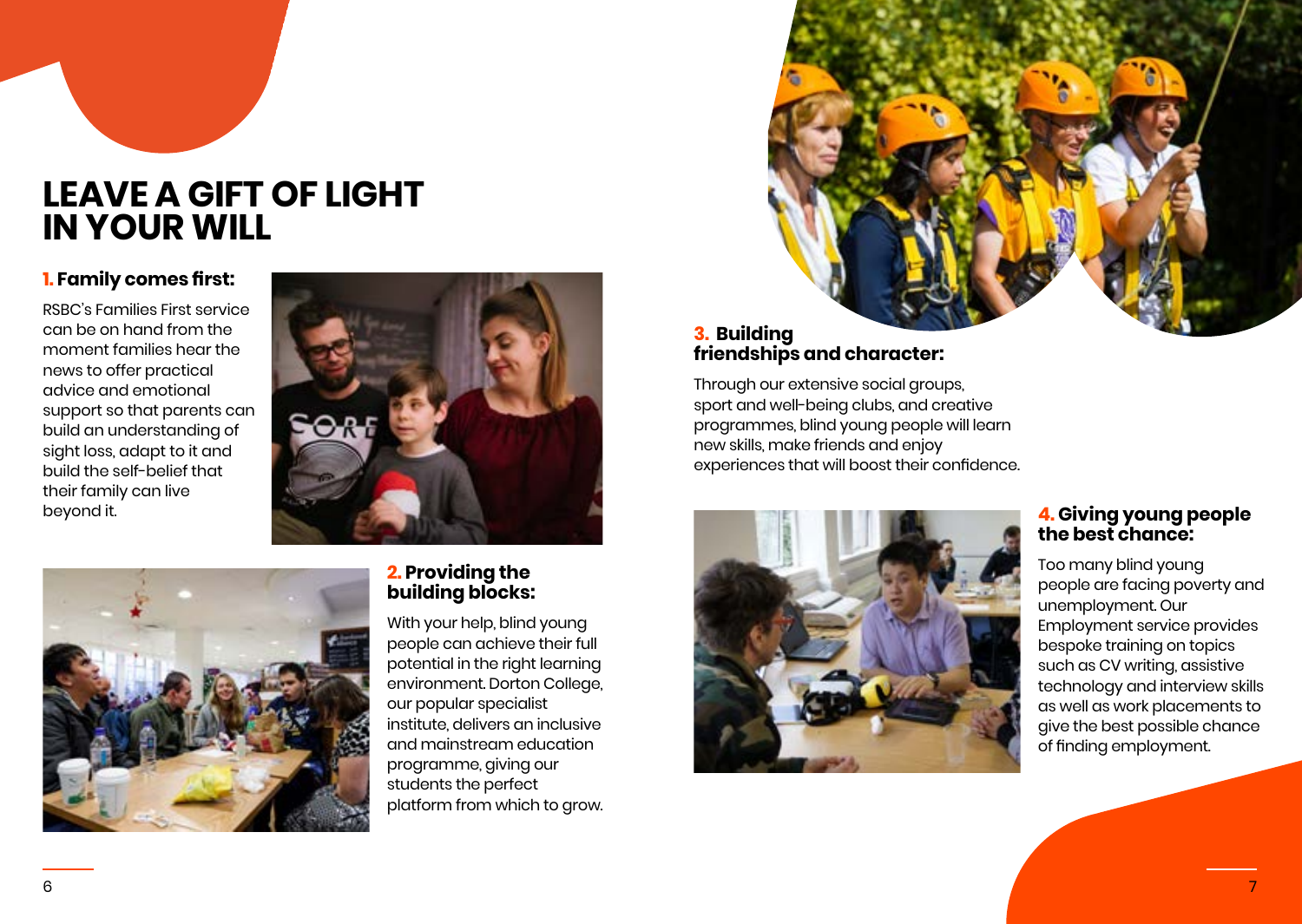

## WHY A GIFT IN **YOUR WILL MATTERS**

Every day four children in the UK will be diagnosed with a vision impairment. Without the kindness of people leaving a gift in their Will to RSBC, we simply would not be able to offer families the support we do today and in the future. These special gifts fund so much of our work to help parents understand their children's needs. There really is no better gift than giving a child the best start in life.

#### **YOUR QUESTIONS ANSWERED Q: How can I be sure that my gift will make a difference?**

**A:** You can be certain that we will use your gift in the most impactful way possible. Your gift will always be used where the need is greatest, whether that is to fund more Family Practitioners to help more families like Liam's, to provide more clubs and activities for young people or to develop new education programmes to improve the lives of our students at Dorton College.

#### **Q: Can I be sure the RSBC will still be here?**

**A:** Of course! We've been around in one form or another for nearly two centuries and there is still so much work that we need to do. Whether it's expanding our Health and Wellbeing programme or growing our Social and Peer groups, we don't plan on going anywhere for a long time to come.

#### **Q: How will my family feel if I leave a gift in my Will to RSBC?**

**A:** Your decision to leave a gift in your Will to RSBC is something your family can be proud of. We always recommend talking to your family about your wishes and there are various ways in which you can leave a gift. Please see our section on 'What can you donate in your Will' on page 10.

#### **Q: Can I afford to leave a gift in my Will?**

**A:** Leaving a gift of any size is an amazing commitment to improving the life of a blind child. After making provision for your family and friends, do

consider leaving a gift to the RSBC in your Will. Any sum left, however large or small, will be used to make sure that no child in the UK grows up to be poor or lonely just because they are blind.

> **"Thank you to RSBC for the amazing work you do to help young blind people. We have always been happy to support such a worthwhile cause." –**

**Nicola and Trevor**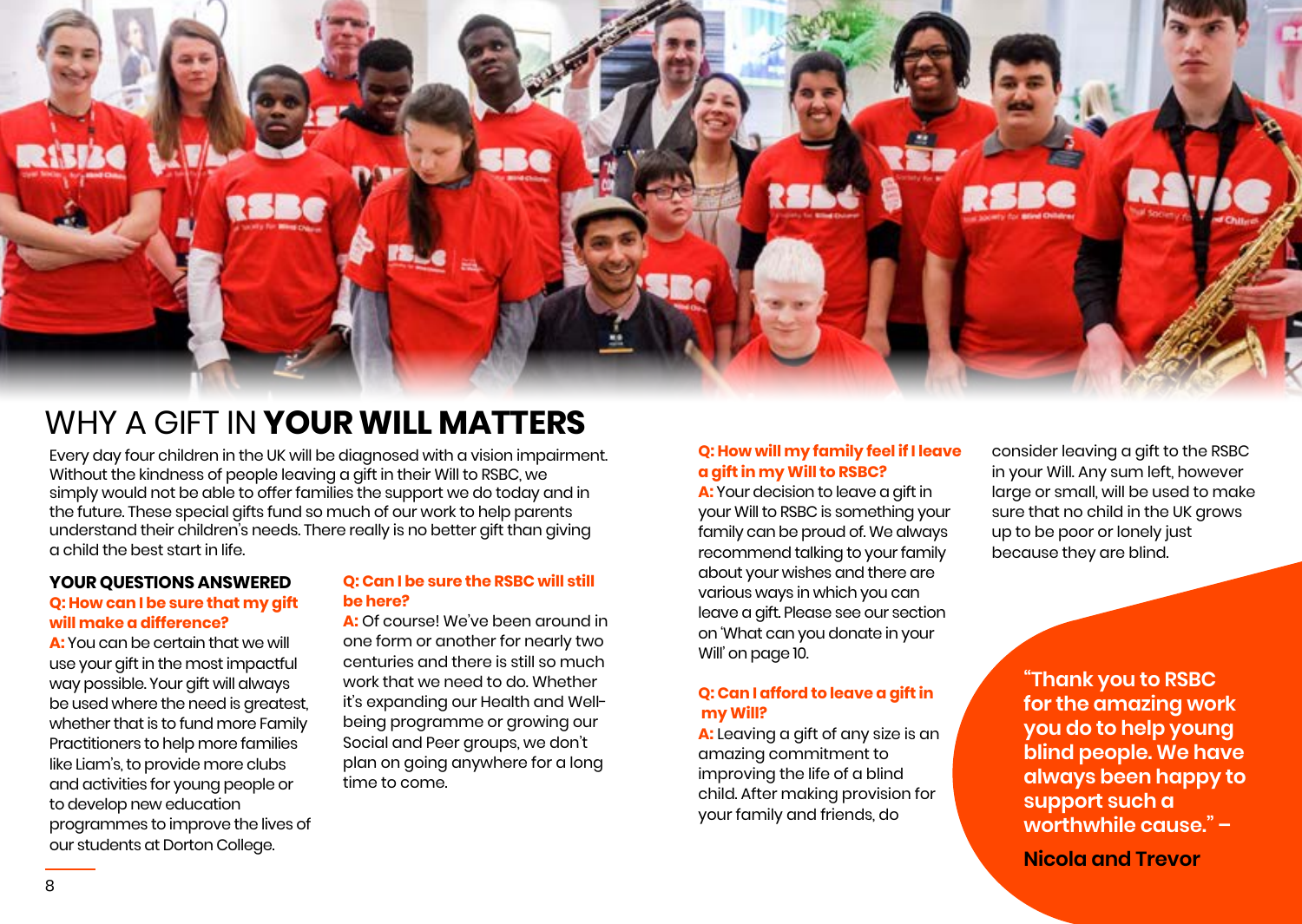

## **WHAT CAN YOU DONATE IN YOUR WILL?**

There are several ways to leave a gift in your Will:

A residuary legacy - a gift of all, or part, of what is left after all other legacies, debts, tax and costs have been paid. The benefit of a residuary legacy is that it isn't devalued over time by inflation. As your estate increases so will the value of the legacy.

A pecuniary legacy - a gift of a specified sum of money.

A specific legacy - a gift of a specific item such as a painting, a piece of jewellery, or a car.

We do not suggest the wording for any gift you may wish to leave to RSBC in your Will (your solicitor will do that) but we do ask you please to quote our name and charity number as the Royal Society for Blind Children (registered charity no. 307892).

#### **Free Wills, valuable advice**

Make your Will with our partners, **Farewill**.

Farewill offer free wills and valuable advice. Their simple and convenient service allows you to make the right will for you in the way that best suits you – online, or over the phone.

You can take the first step by starting their online interview at any time.

The detailed guidance throughout the process will help you to consider everything you need to think about when making a will, and to identify any issues where expert legacy advice could be valuable.

Start making your will online today at: https://farewill.com/rsbc-web/

## **THANK YOU**

Gifts in Wills are a very special and personal way in which to help blind children and give them a brighter future. We are so grateful to the many people who have supported our work in this way in the past and for the difference their legacies have made.

If you are thinking about leaving a gift in your Will and have any queries, please do not hesitate to get in touch – either using the form attached, or the telephone or email details below.

If you have already included RSBC in your Will and would like to let us know, we would love to hear from you. Any information you give will remain confidential to RSBC and will, of course, not be binding, but we would very much like to stay in touch and to keep you updated with the latest news about our work. We would also like to have the opportunity to express our appreciation and warmest thanks.

#### **To find out more about our work please visit rsbc.org.uk or call 020 3198 0225**

#### Disclaimer

The information in this booklet is general information and it is not designed to cover every situation. It is based on our understanding of the law in England and Wales at the time of publication, however legal rules may change. We have sought to ensure the information in this booklet is accurate and helpful, but RSBC can accept no liability for any errors that may occur.

For specific advice, we recommend that you contact your solicitor or professional advisor.